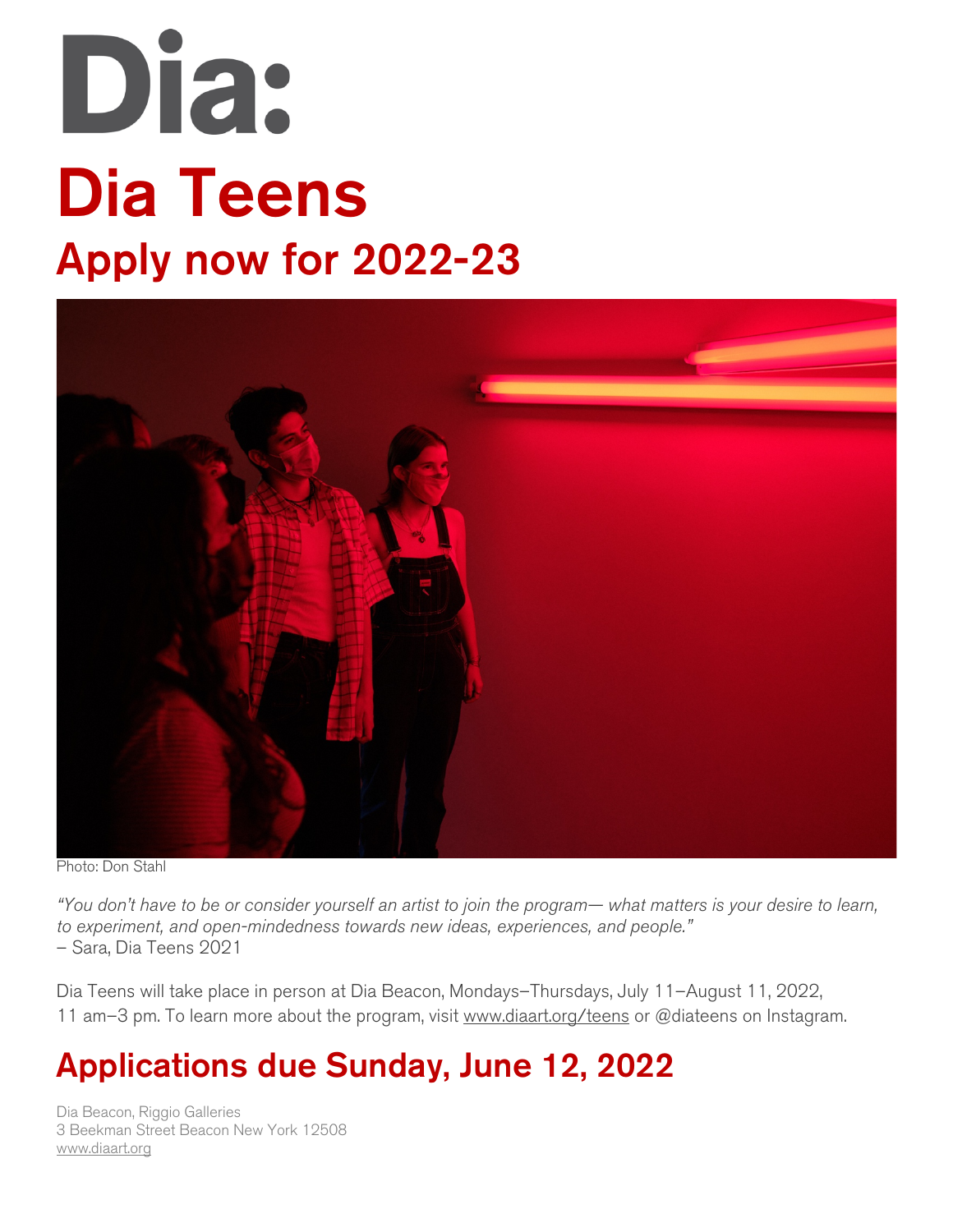# Dia Teens Program Overview

Dia Teens offers young people the space, freedom, and support to make their ambitious, experimental ideas real and actionable.

Dia Teens is a year round program and is free for all participants. In-program transportation, lunches, snacks, and materials are provided for all sessions. Financial assistance for public transportation to and from Dia Beacon is available.

### What happens?

COLLABORATE with peers and artists to realize original and self-directed projects

LEARN, PRACTICE, AND DEVELOP skills related to critical thinking, self-expression, and art-making

BUILD COMMUNITY and ENGAGE with other teens, artists, and organizations in the Hudson Valley and beyond

IDENTIFY, QUESTION, AND CHALLENGE ideas related to contemporary art

# Who participates?

▶ www.bit.ly/diateensABOUT



15 | Hudson Valley with diverse interests and (1 **TEENS** 15 high school students from across the perspectives; some make art, some channel their creativity in other ways

ARTIST COLLABORATOR Every year a new artist-in-residence partners with teens to collaboratively create original projects over the course of the year

VISITING ARTISTS facilitate workshops, participate in discussions, host teens in their studio and gallery spaces, lead critiques, and invite teens to participate in their own projects.

Past guest artists include artists American Artist, Ja'Tovia Gary, Koyoltzintli, Mary Mattingly, Be Oakley, Brontez Purnell, Sal Randolph, Elliot Reed, Aya Rodriguez-Izumi, Joëlle Tuerlinckx, Kiyan Williams, as well as teens from the Studio Museum in Harlem, New Museum, Whitney Museum, Park Avenue Armory, and Museum of Contemporary Art Detroit.

# Where does it take place?

For summer 2022, Dia Teens will take place in-person, in the Learning Lab, galleries, and on the grounds of Dia Beacon. There will also be optional off-site field trips to New York City and Hudson Valley sites.

Past field trips include: Dia sites in New York City, 8-Ball Zine Library, Brooklyn Museum, Bruce High Quality Foundation, Chinatown Soup, MoMA PS1, Schomburg Center for Research in Black Culture, Solomon R. Guggenheim Museum, Studio Museum in Harlem, Socrates Sculpture Park, Swale Floating Food Forest, and Whitney Museum of American Art.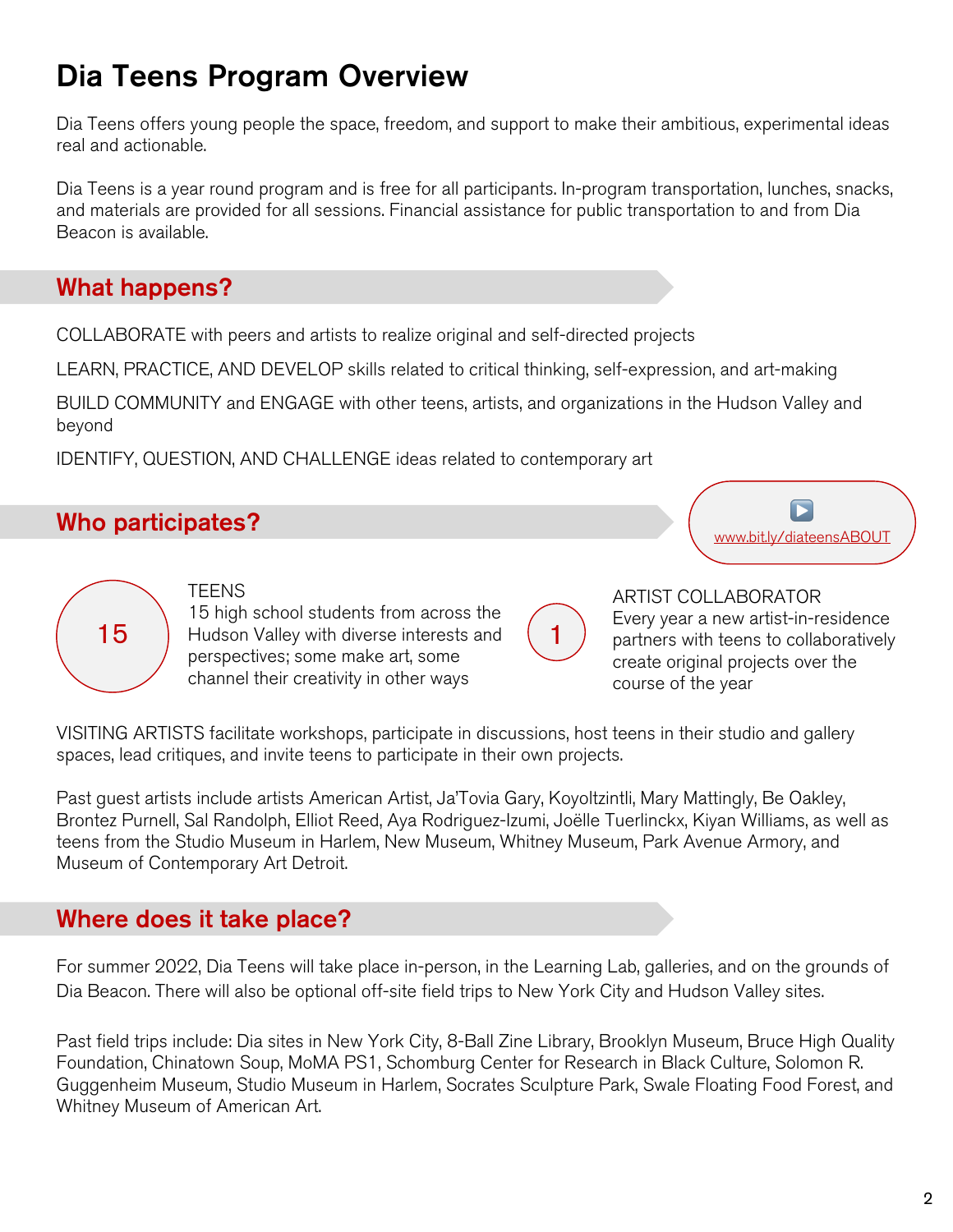# When does it happen?

#### Dia Teens is a year round program. Accepted students commit to participating for a full program year, including summer 2022 and the following school year 2022-23.

Youth participants in good standing are eligible to receive stipends at the completion of the summer intensive, as well as during the academic school year in fall and spring. Please look closely at the schedule below to make sure that you are able to commit to both before applying.

SUMMER INTENSIVE

- July 11 August 11, 2022
- Mondays Thursdays, from 11am–3pm
- Optional field trips have extended hours

SCHOOL YEAR

- October 2022 June 2023
- First and third Saturdays, from 11 am–3 pm
- Field trips have extended hours

# COVID-19 Health and Safety Information

To ensure the health and safety of Dia Teens students, families, and staff, as well as all visitors to Dia Beacon, there are several protocols and procedures in place.

- To provide a safe program space free of recognized hazards and to take every possible step to reduce the transmission of COVID to all staff and Dia Teens participants, applicants must be able to show proof of vaccination and booster at the group intervew.
- All program participants and staff at Dia Beacon are required to wear masks.
- Personal protective equipment, including masks and hand sanitizer, will be provided as needed.

Please note: Dia's policies may be updated at any point in alignment with national and state guidelines, and staff will keep all students and families up to date on these changes.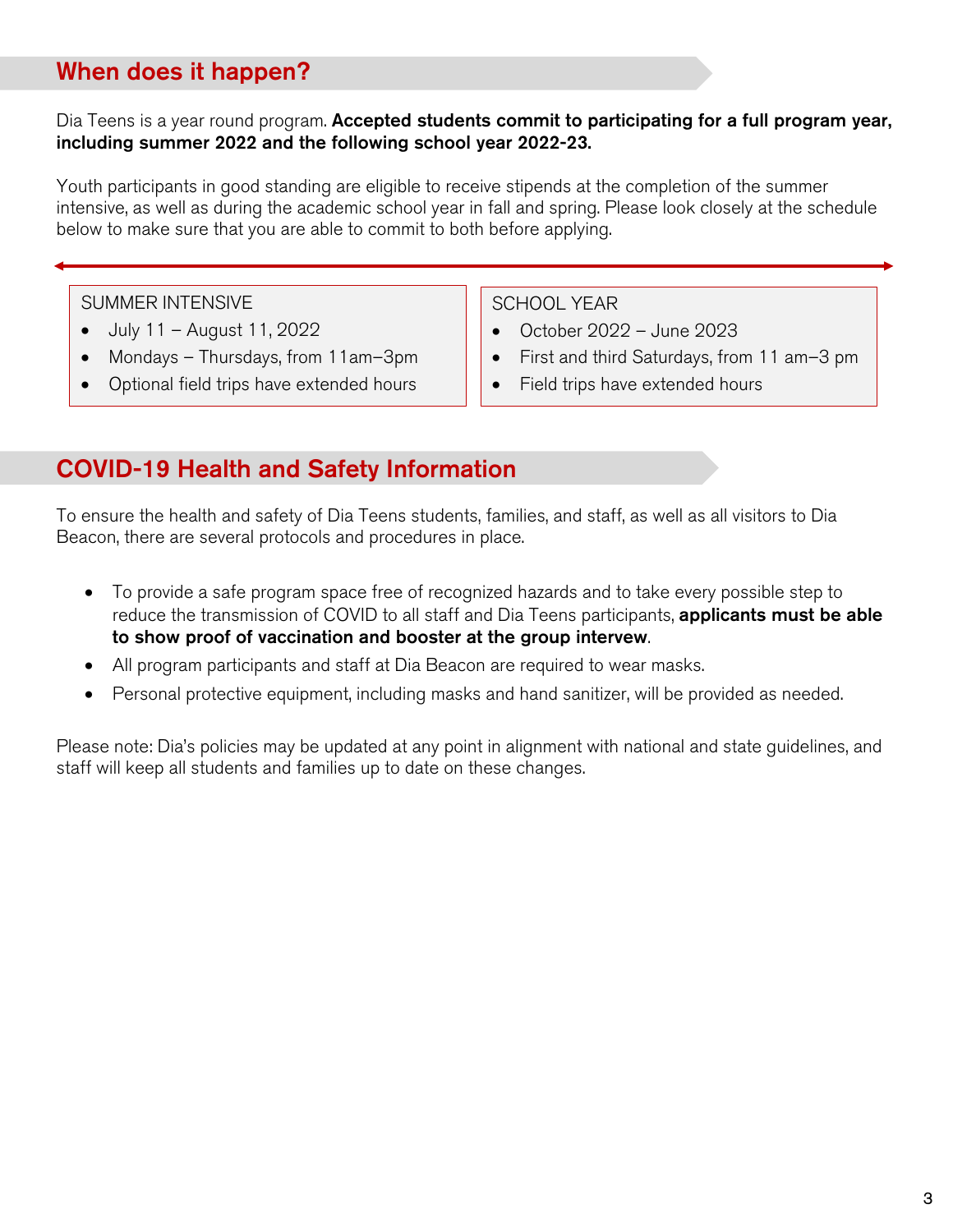# Dia Teens Application Details

#### Eligibility Requirements

- Accepted participants must be able to show proof of vaccination and booster.
- Applicants must have completed at least one full year of high school.
- New applicants must commit to participating for at least one full program year: summer 2022 and school year 2022-23.
- Participants must attend every session unless prior arrangements are made. Please review the schedule closely to make sure that you are available for all of the sessions.
- The application process is competitive, and limited spots are available. Please complete your application thoughtfully, and be yourself!
- Preference given to Hudson Valley residents.

Please note: Consent of parent or guardian is required for all program participants under 18 years of age.

# Apply Now

#### Application due: Sunday, June 12, 2022 Group interview: Wednesday, June 15, 2022, 3:30–5 pm at Dia Beacon

Online applications are encouraged. View and complete the online application here: https://bit.ly/diateens2022. You may also return your completed application by email or mail.

- Email beaconprogram@diaart.org Subject: Dia Teens program
- Mail Learning and Engagement Dia Beacon 3 Beekman St. Beacon, NY 12508

All applicants are invited to an in person group interview with current Dia Teens and staff at Dia Beacon (3 Beekman Street, Beacon, NY 12508) on Wednesday, June 15 from 3:30–5 pm. Further details will be provided upon submission of application.

If you have questions, please email beaconprogram@diaart.org.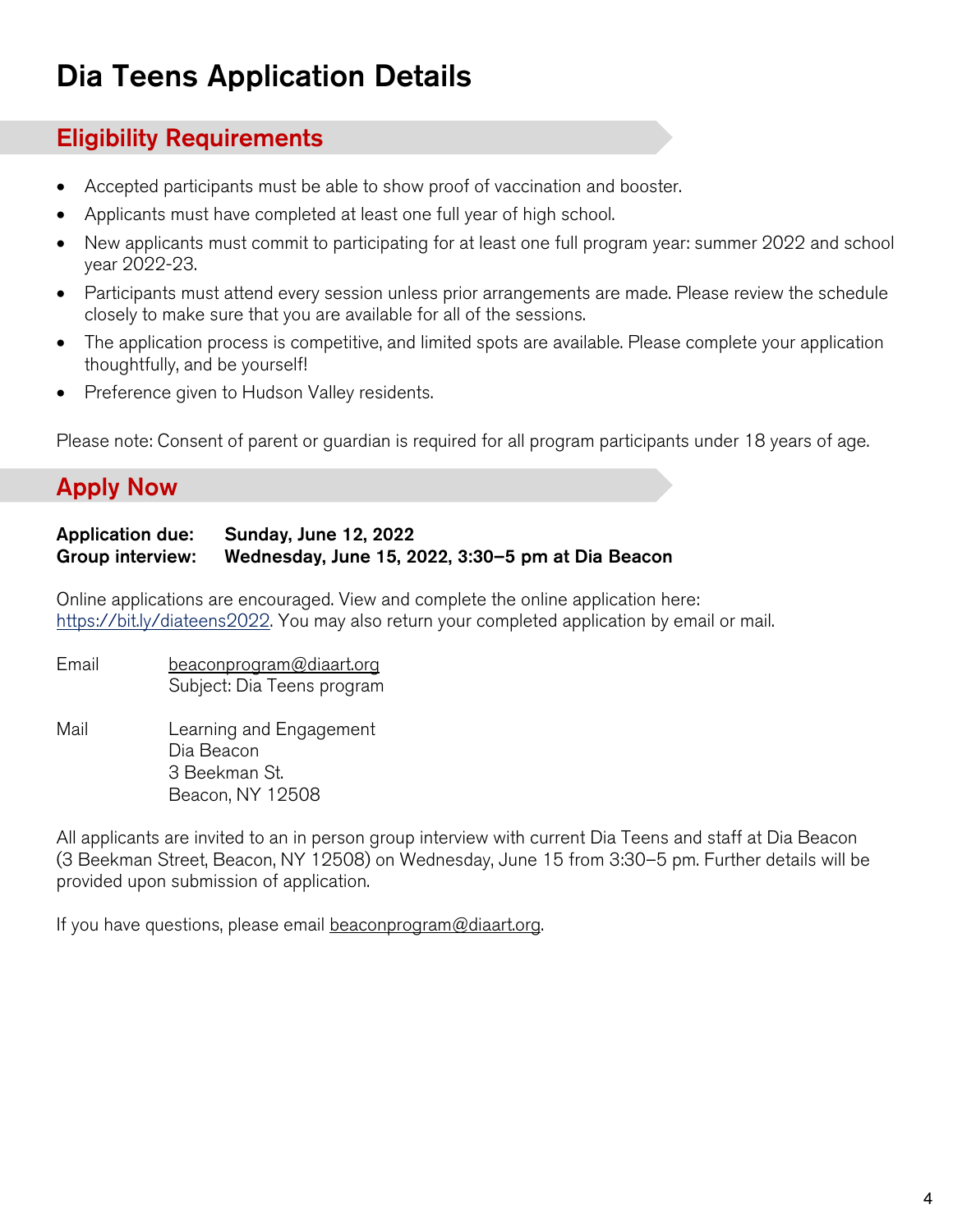# Dia Teens 2022-23 Application

To be filled out by applicant. Please print clearly in dark ink or type your responses below.

### Applicant Information

| Name:                                                                             | Pronouns:                     |                                                                                                                         |  |
|-----------------------------------------------------------------------------------|-------------------------------|-------------------------------------------------------------------------------------------------------------------------|--|
| Age:                                                                              | School:                       |                                                                                                                         |  |
| Address:                                                                          |                               |                                                                                                                         |  |
| Personal email:                                                                   | Parent/guardian email:        |                                                                                                                         |  |
| Personal cell:                                                                    | Parent/guardian phone number: |                                                                                                                         |  |
| Best way to reach you:<br>$-$ text                                                | email_                        | phone call                                                                                                              |  |
| I will be entering my sophomore in junior senior year of high school in the fall. |                               | Anglicante must be currently enralled in bigh school, boys completed at loset and tull year of bigh school, and he able |  |

Applicants must be currently enrolled in high school, have completed at least one full year of high school, and be able to commit to participating for one full program year (summer and school year).

How did you hear about Dia Teens? Website, teacher (please include name and what they teach), current or former Dia Teens participant (please include name), etc.

# Program Schedule

I am available to participate in all sessions of the 2022 Dia Teens summer intensive: July 11 – August 11, Mondays – Thursdays, 11am – 3pm at Dia Beacon (field trips have extended hours).

| $\Box$ yes<br>$\Box$ no<br>I don't know     | If you selected 'no', what are the dates you will have to miss?                                                                                                                                    |
|---------------------------------------------|----------------------------------------------------------------------------------------------------------------------------------------------------------------------------------------------------|
|                                             | I am available to attend all Dia Teens sessions during the 2022-23 school year:<br>First and third Saturdays, October 2022– June 2023, 11am – 3pm at Dia Beacon (field trips have extended hours). |
| $-$ yes<br>$\Box$ no<br>$\Box$ I don't know | If you selected 'no', what are the dates you will have to miss?                                                                                                                                    |
| 2022, from 1:30-3 pm:                       | l am available for an in person group interview with current Dia Teens and staff at Dia Beacon on Wednesday, June 15,                                                                              |
|                                             | If 'no', when are you available for a Zoom interview? List at least 3                                                                                                                              |
| $\Box$ yes                                  | dates and times you are available June 14-17, from 9 am-5 pm.                                                                                                                                      |
| $\Box$ no                                   |                                                                                                                                                                                                    |
|                                             |                                                                                                                                                                                                    |
|                                             |                                                                                                                                                                                                    |
|                                             |                                                                                                                                                                                                    |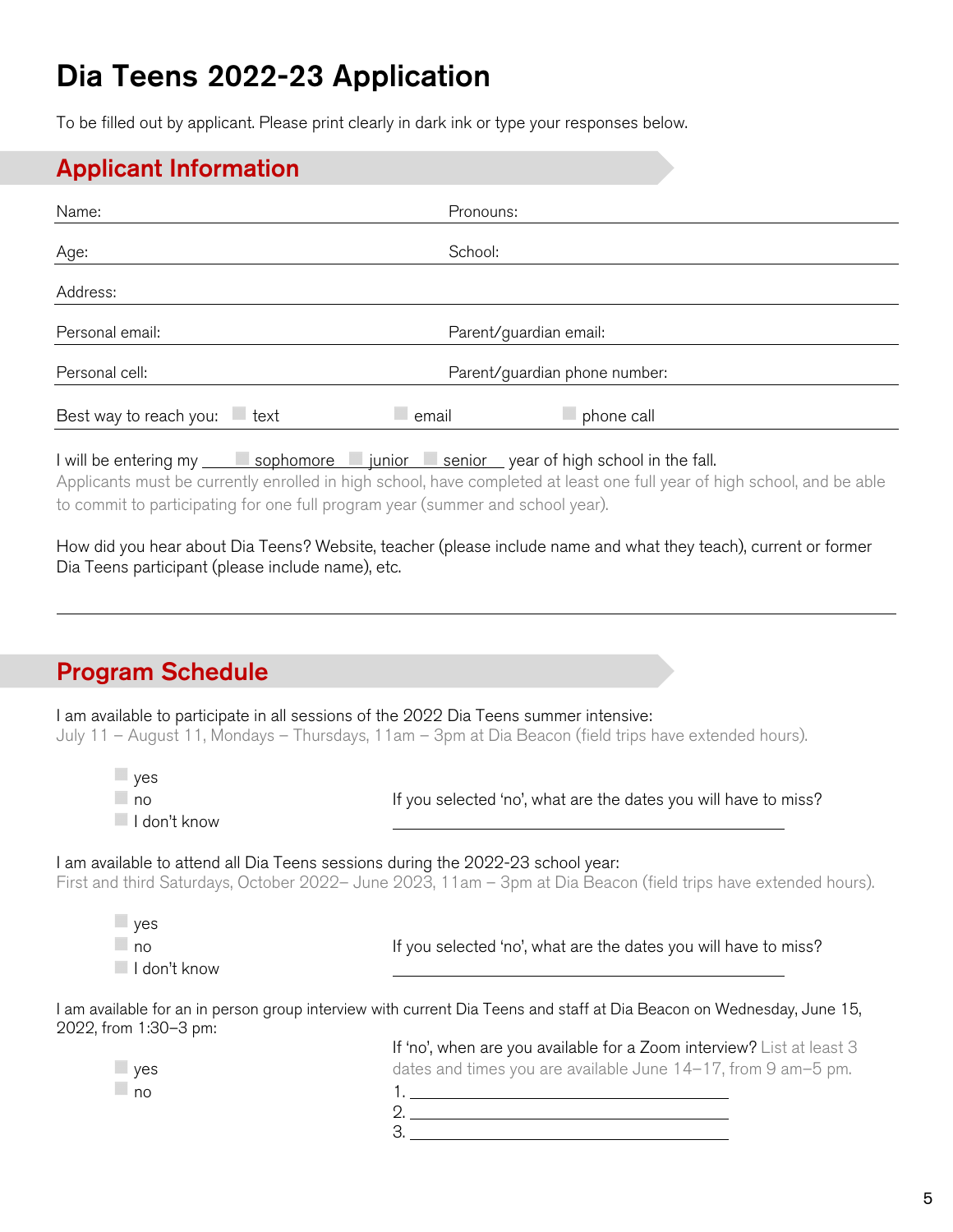# Express Yourself!

Share your thoughts below. There are no right or wrong answers!

Why are you interested in Dia Teens?

What is something that you are really excited about or interested in that makes you, you? Why do you find this thing interesting?

What is something you used to think, but have since changed your mind about? Why did your perspective shift?

Describe a time when you worked on a creative project with other people outside of school. How would you describe the role you most enjoy when collaborating with others?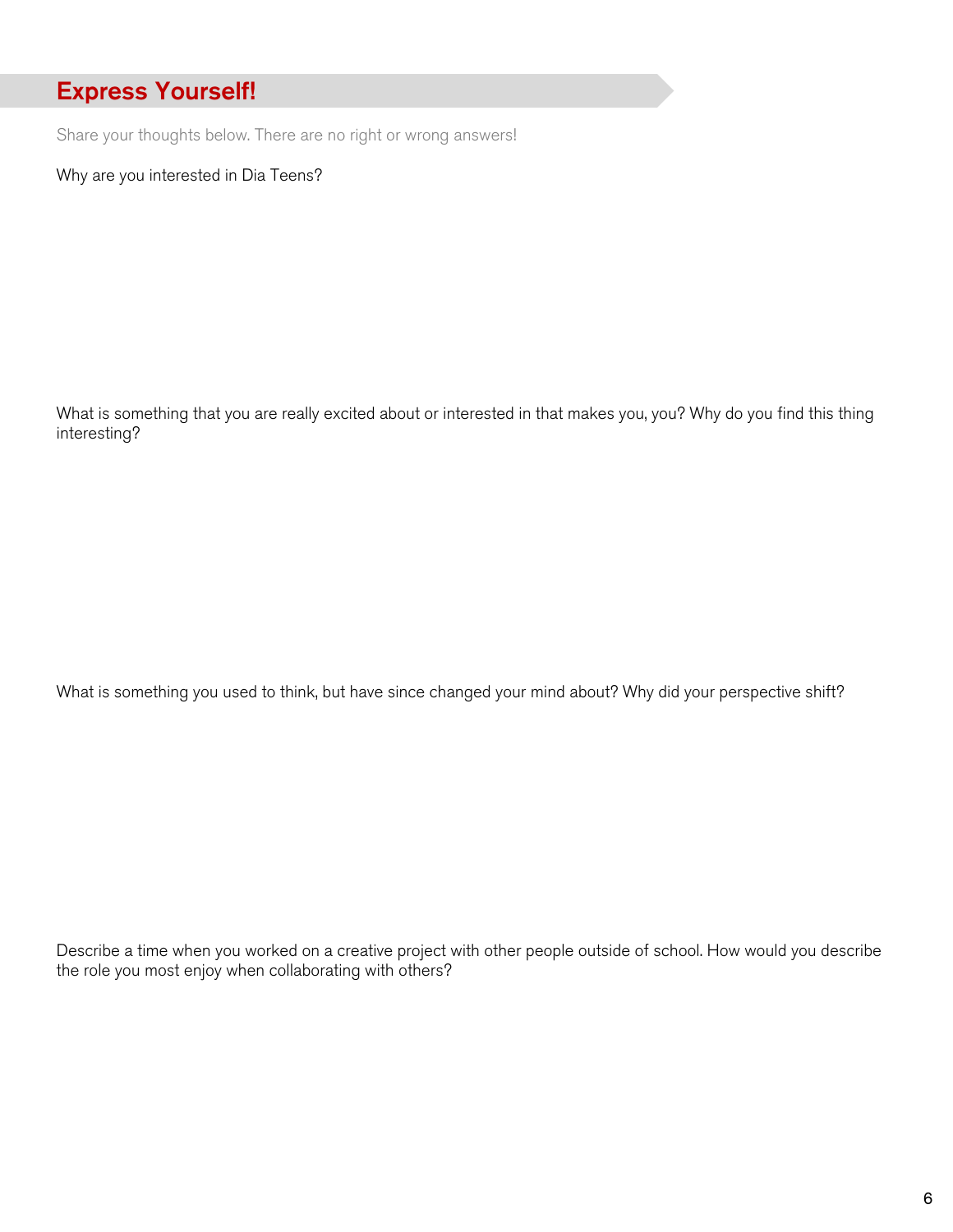Will you participate in other activities during the school year and/or summer (clubs, sports, job, volunteering) that conflict with the program schedule? Are there things you would like to do in your free time that are not currently available to you?

Have you ever been to Dia Beacon? (If not, that's okay! Just write "I haven't been to Dia yet.") If so, what was your experience like? If you could ask an artist or artwork at Dia a question, what would it be?

What question(s) would you like to ask current Dia Teens?

Imagine you can get into a time machine and travel to the future. What three things would you bring with you, and why?